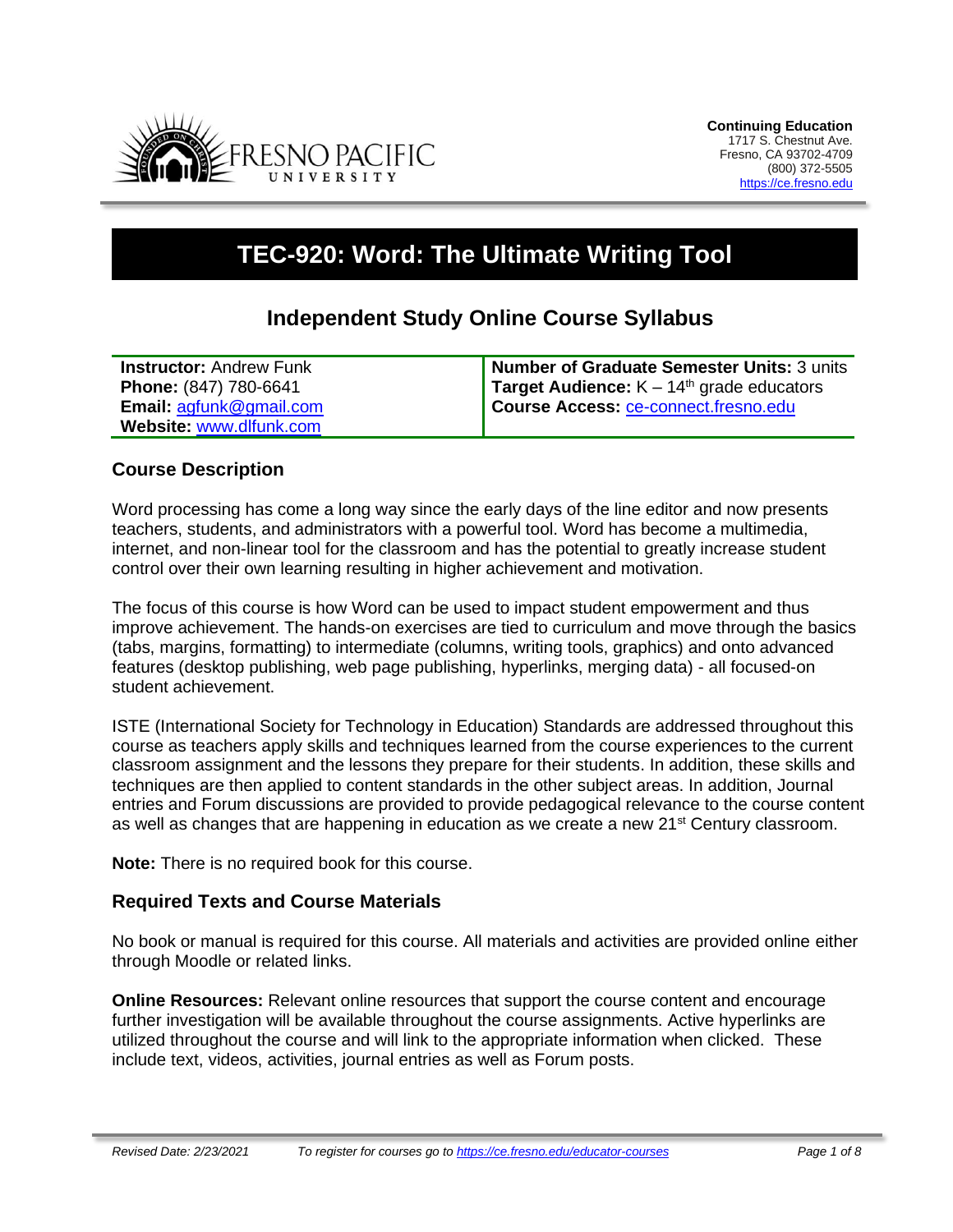**Moodle:** Moodle is a web-based learning management system used to support flexible teaching and learning in both face-to-face and distance courses (e-learning). [https://moodle.org](https://moodle.org/) // <https://moodle.org/demo> // [https://docs.moodle.org](https://docs.moodle.org/)

# **Course Dates**

Self-paced; students may enroll at any time and take up to one year, from the date of registration, to complete assignments. Students may complete assignments in no less than three weeks for a 3 unit course (one week per unit).

# **National Standards Addressed in This Course**

#### **ISTE Technology Standards for Educators**

- 1) Learner Educators continually improve their practice by learning from and with others and exploring proven and promising practices that leverage technology to improve student learning.
- 2) **Leader** Educators seek out opportunities for leadership to support student empowerment and success and to improve teaching and learning.
- 3) **Citizen** Educators inspire students to positively contribute to and responsibly participate in the digital world.
- 4) **Collaborator** Educators dedicate time to collaborate with both colleagues and students to improve practice, discover and share resources and ideas, and solve problems.
- 5) **Designer** Educators design authentic, learner-driven activities and environments that recognize and accommodate learner variability.
- 6) **Facilitator** Educators facilitate learning with technology to support student achievement of the ISTE Standards for Students.
- 7) **Analyst** Educators understand and use data to drive their instruction and support students in achieving their learning goals.

# **Continuing Education Student Learning Outcomes (CE-SLO)**

| CE-SLO 1            | Demonstrate proficient written communication by articulating a clear focus,<br>synthesizing arguments, and utilizing standard formats in order to inform and<br>persuade others, and present information applicable to targeted use. |
|---------------------|--------------------------------------------------------------------------------------------------------------------------------------------------------------------------------------------------------------------------------------|
| CE-SLO <sub>2</sub> | Demonstrate comprehension of content-specific knowledge and the ability to<br>apply it in theoretical, personal, professional, or societal contexts.                                                                                 |
| CE-SLO <sub>3</sub> | Reflect on their personal and professional growth and provide evidence of how<br>such reflection is utilized to manage personal and professional improvement.                                                                        |
| CE-SLO 4            | Apply critical thinking competencies by generating probing questions,<br>recognizing underlying assumptions, interpreting and evaluating relevant<br>information, and applying their understandings to the professional setting.     |
| CE-SLO <sub>5</sub> | Reflect on values that inspire high standards of professional and ethical<br>behavior as they pursue excellence in applying new learning to their chosen<br>field.                                                                   |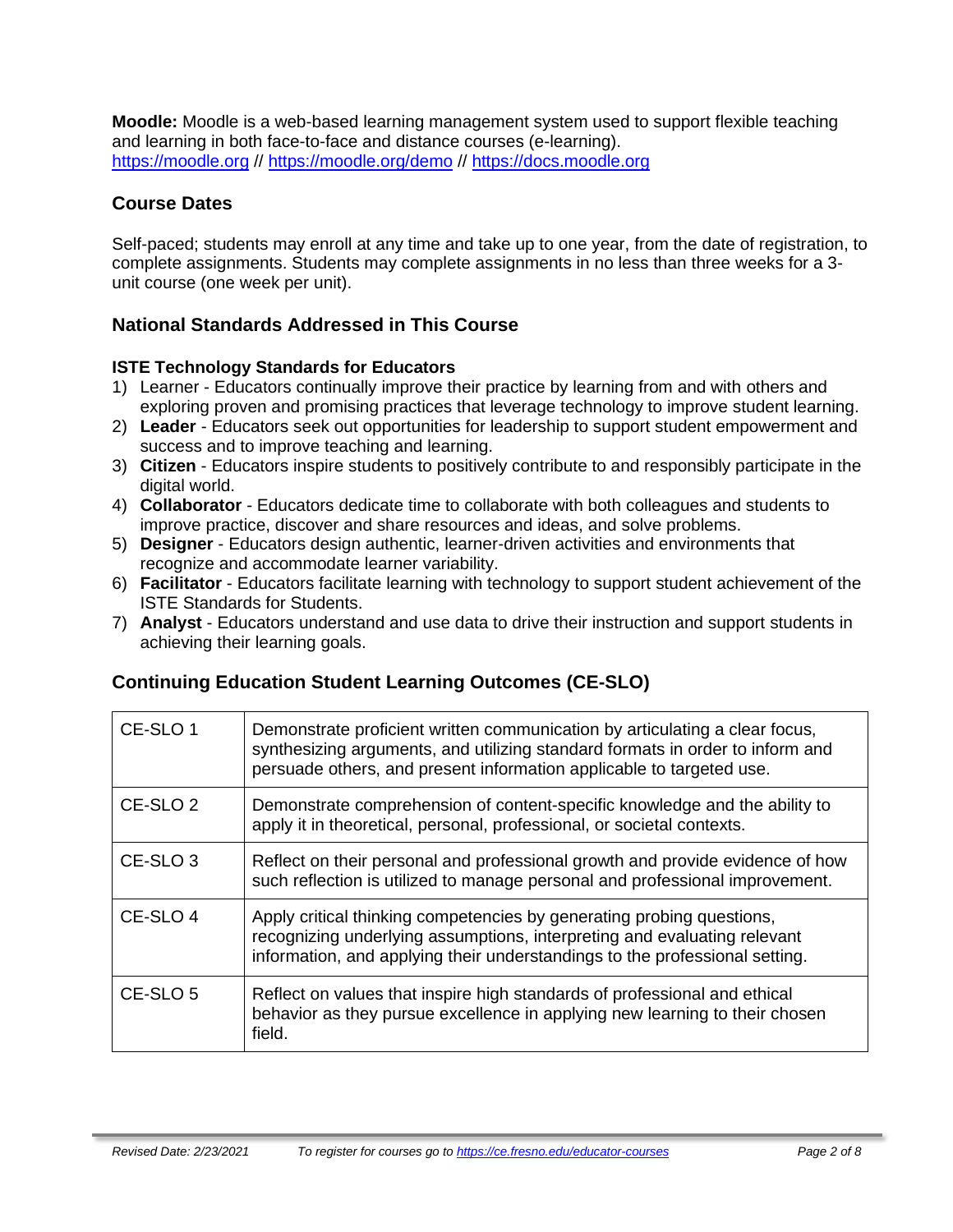| l CE-SLO 6 | I Identify information needed in order to fully understand a topic or task, organize                                                                                 |
|------------|----------------------------------------------------------------------------------------------------------------------------------------------------------------------|
|            | that information, identify the best sources of information for a given enguiry,<br>locate and critically evaluate sources, and accurately and effectively share that |
|            | information.                                                                                                                                                         |

# **Course Student Learning Outcomes (C-SLO)**

| <b>Student Learning Outcomes for This Course</b>   |                                                                                                                    | <b>National</b>                  |                              |
|----------------------------------------------------|--------------------------------------------------------------------------------------------------------------------|----------------------------------|------------------------------|
| By the end of this course student will be able to: |                                                                                                                    | <b>Standards</b><br>Addressed*   | <b>CE-SLO</b><br>Addressed** |
| C-SLO <sub>1</sub>                                 | Configure and Navigate the Word Screen                                                                             | 1                                | 1                            |
| $\overline{C}$ -SLO 2                              | Enter, Edit, and Format Text including Moving<br>and Copying                                                       | 1, 2, 5, 6                       | 1, 2                         |
| C-SLO <sub>3</sub>                                 | Format Documents - Global Margins,<br>Orientation, Alignment                                                       | 1, 2, 5, 6                       | 1, 2                         |
| C-SLO <sub>4</sub>                                 | Format Paragraphs - Margins, Tabs, Indents,<br>Alignment, Spacing                                                  | 1, 2, 5, 6                       | 1, 2                         |
| C-SLO <sub>5</sub>                                 | Draw and Format Basic Shapes                                                                                       |                                  |                              |
| C-SLO <sub>6</sub>                                 | Copy and Paste Paragraph Settings using<br><b>Format Painter</b>                                                   | $\frac{1, 2, 5, 6}{1, 2, 5, 6}$  |                              |
| C-SLO <sub>7</sub>                                 | Configure Page Setup and Print all or portions of<br>any document                                                  | 1, 2, 5, 6                       | 1, 2                         |
| C-SLO <sub>8</sub>                                 | Utilize Styles to set consistency across<br>documents                                                              | 1, 2, 5, 6                       | $\mathbf{1}$                 |
| C-SLO <sub>9</sub>                                 | Create Headers & Footers and Section and Page<br><b>Breaks</b>                                                     | 1, 2, 5, 6                       |                              |
| <b>C-SLO 10</b>                                    | Create and Format Bulleted and Numbered Lists                                                                      |                                  | 2                            |
| <b>C-SLO 11</b>                                    | $1, 2, 5, 6$<br>1, 2, 3, 4, 5, 6, 7<br>Use Proofing Tools - Spell Check, Thesaurus,<br><b>Grammar Check</b>        |                                  | $\overline{1, 2, 4, 6}$      |
| <b>C-SLO 12</b>                                    | Use Templates to increase productivity and<br>consistency                                                          | 1, 2, 3, 4, 5, 6                 |                              |
| <b>C-SLO 13</b>                                    | Use the Outline feature to improve student writing                                                                 | <u>1, 2, 3, 4, 5, 6</u>          | $\frac{1, 2, 4}{1, 2, 3, 4}$ |
| C-SLO 14                                           | Add Bookmarks and Hyperlinks to create non-<br>linear exploration                                                  | 1, 2, 3, 4, 5, 6, 7              |                              |
| $\overline{C}$ -SLO 15                             | Add and Configure Charts                                                                                           | 1, 2, 3, 4, 5, 6, 7              | 1, 2, 4, 6                   |
| C-SLO 16                                           | Learn the basics of Mail Merge                                                                                     | $1, 2, 5, 6$<br>1, 2, 3, 4, 5, 6 |                              |
| <b>C-SLO 17</b>                                    | How to Protect your work with Track Changes<br>and Passwords                                                       |                                  | $\mathbf{1}$                 |
| C-SLO 18                                           | Apply Borders and Shading to Paragraphs and<br>Pages                                                               | 1, 2, 5, 6                       |                              |
| <b>C-SLO 19</b>                                    | <b>Create and Format Multilevel Lists</b>                                                                          | 1, 2, 5, 6                       |                              |
| <b>C-SLO 20</b>                                    | Use Proofing Tools - Word Count, Readability,<br>AutoCorrect, AutoText                                             | 1, 2, 3, 4, 5, 6, 7              | 1, 2, 3, 4                   |
| <b>C-SLO 21</b>                                    | Insert and Format Graphic Objects to make your<br>documents more inviting - AutoShape, Clipart,<br><b>Pictures</b> | 1, 2, 3, 4, 5, 6                 | 2, 6                         |
| <b>C-SLO 22</b>                                    | Insert and Configure Tables                                                                                        | 1, 2, 5, 6, 7                    | 1, 2, 6                      |
| <b>C-SLO 23</b>                                    | Insert and Format Footnotes and Endnotes                                                                           | 1, 2, 5, 6                       | 1, 2, 6                      |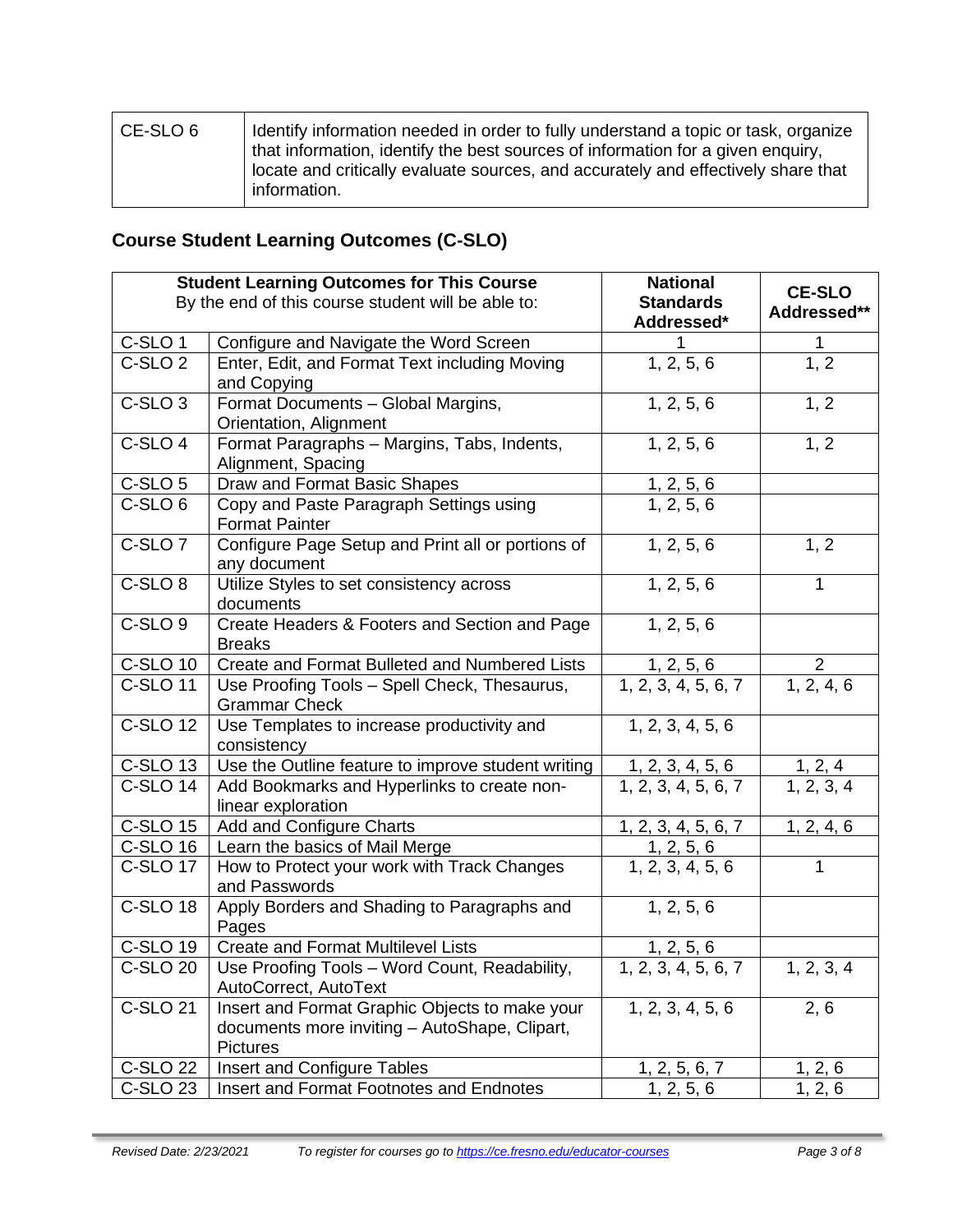| C-SLO 24   Use Graphic Tools to insert Watermark, Pictures | 1, 2, 5, 6       | 4.6           |
|------------------------------------------------------------|------------------|---------------|
| and SmartArt                                               |                  |               |
| C-SLO 25   Utilize Speech to Text and Text to Speech to    | 1, 2, 3, 4, 5, 6 | 1, 2, 3, 4, 6 |
| increase student learning                                  |                  |               |

\* Please refer to the section on **National Standards Addressed in This Course**

\*\* Please refer to the section on **Continuing Education Student Learning Outcomes**

# **Topics, Assignments, and Activities**

| <b>Module Title</b>                                                                      | <b>Module Assignments and Activities</b>                                                                                                                                                                                                                                                                                                                                                                                                                                                                                                                                                                                                                                                                                     | <b>Points Possible</b><br>for Each<br><b>Assignment</b> |
|------------------------------------------------------------------------------------------|------------------------------------------------------------------------------------------------------------------------------------------------------------------------------------------------------------------------------------------------------------------------------------------------------------------------------------------------------------------------------------------------------------------------------------------------------------------------------------------------------------------------------------------------------------------------------------------------------------------------------------------------------------------------------------------------------------------------------|---------------------------------------------------------|
| Welcome<br><b>Module</b>                                                                 | • Welcome Video<br><b>Course Syllabus</b><br>$\bullet$                                                                                                                                                                                                                                                                                                                                                                                                                                                                                                                                                                                                                                                                       |                                                         |
|                                                                                          | Introduce Yourself Forum<br>$\bullet$                                                                                                                                                                                                                                                                                                                                                                                                                                                                                                                                                                                                                                                                                        |                                                         |
| Module 1-3 -<br>Introduction to<br>Word AND<br>Working with<br>Paragraphs<br>AND PROJECT | Introduction to Word (3 texts, 3 videos, 1 activity)<br>$\bullet$<br>File Management, Word Screen<br>$\Omega$<br>Working with Text (5 texts, 4 videos, 4 activities, 2 Journal, 1<br>Forum)<br>Entering, Editing, Formatting, Copy and Move<br>$\circ$<br>Working with Documents (4 texts, 4 videos, 3 activities)<br>$\bullet$<br>Global Margins, Alignment, Orientation<br>$\circ$<br>Working with Paragraphs (5 texts, 5 videos, 4 activities, 1                                                                                                                                                                                                                                                                          | 820<br>640                                              |
|                                                                                          | Forum)<br>Margins, Tabs & Indents, Alignment, Spacing<br>$\circ$<br>Graphics (2 texts, 1 video, 2 activities)<br>Draw Tools,<br>$\circ$<br>Printing in Word (1 text, 1 activity, 1 forum)<br>$\bullet$                                                                                                                                                                                                                                                                                                                                                                                                                                                                                                                       | 320                                                     |
| Module $4-6$ -                                                                           | Project and Forum (1 project, 1 forum)<br>$\bullet$                                                                                                                                                                                                                                                                                                                                                                                                                                                                                                                                                                                                                                                                          |                                                         |
| <b>Features AND</b><br>Outlines and<br>Collaboration<br><b>AND Project</b>               | • Features of Word (6 texts, 6 videos, 6 activities, 1 journal. 1<br>Forum)<br>Advanced Tabs, Sections & Breaks, Header & Footer,<br>$\circ$<br>Styles & Spacing, Bullets & Numbers, Split Screen<br>Proofing Your Work (5 texts, 3 videos, 3 activities, 1 Forum)<br>Find & Replace, Spell Check, Grammar Check, Thesaurus<br>$\circ$<br>Outlines (1 text, 1 video, 1 activity)<br>$\bullet$<br>Outlines, Formatting<br>$\circ$<br><b>Collaboration</b> (3 texts, 3 videos, 3 activities)<br>$\bullet$<br>Templates, Bookmarks, Comments<br>$\circ$<br>Publishing (2 texts, 2 videos, 2 activities)<br>Desktop Publishing, Columns, Graphics<br>$\circ$<br>Tables (1 text, 1 video, 1 activity)<br><b>Tables</b><br>$\circ$ | 940<br>940                                              |
|                                                                                          | Charting (1 text, 1 video, 1 activity, 1 journal)<br><b>Chart Tools, Formatting</b><br>$\circ$<br>Mail Merge (1 text, 1 video, 1 activity)<br>$\bullet$<br>Mail Merge, Data Set, Filter, Sort<br>$\circ$<br>Project and Forum (1 project, 2 forums)                                                                                                                                                                                                                                                                                                                                                                                                                                                                          | 340                                                     |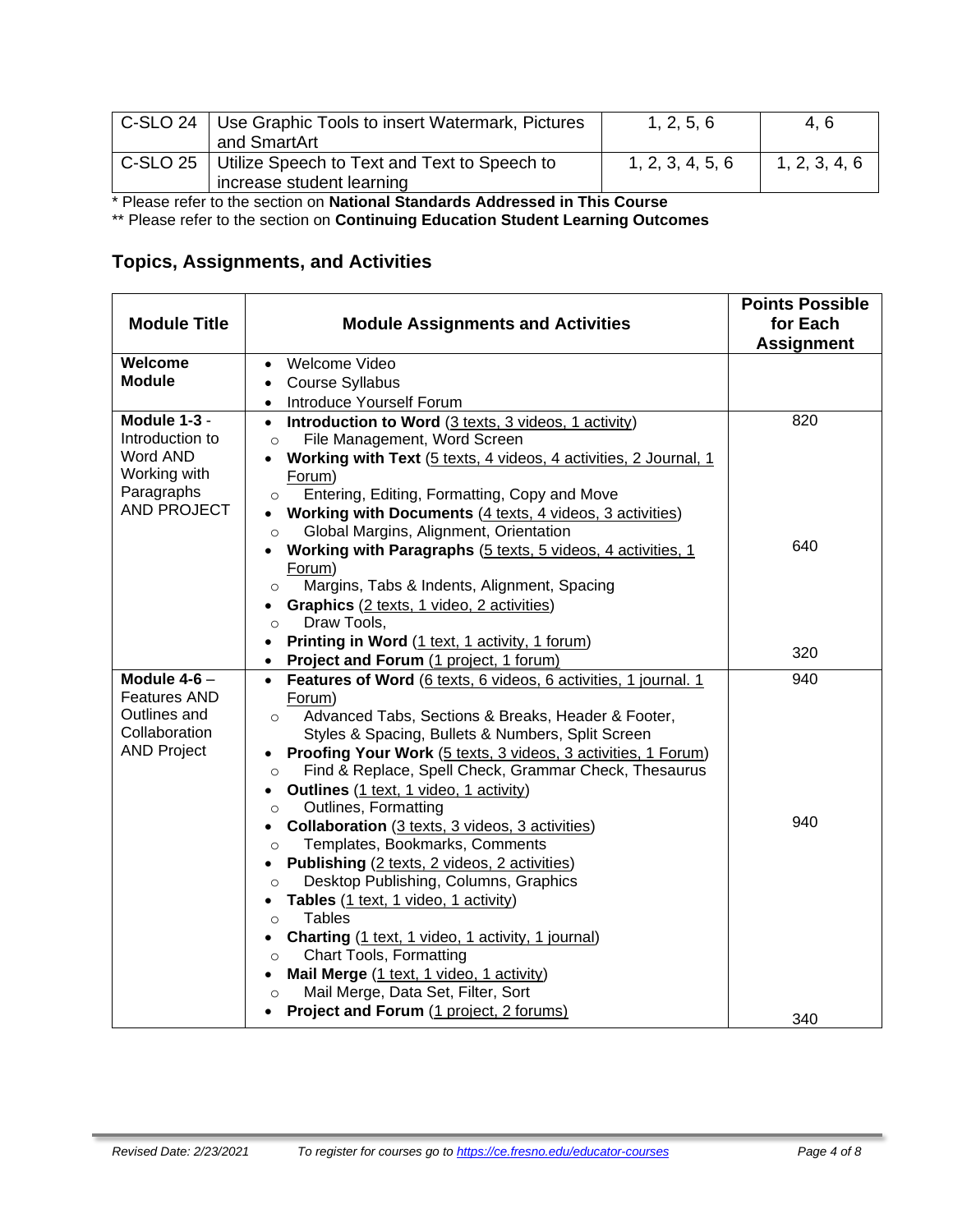| Modules $7 - 8 -$<br>Boarders,<br>Shading, and<br><b>Multilevel Lists</b><br><b>AND Powerful</b><br>Tools | <b>Borders and Shading (1 text, 1 video, 1 activity)</b><br>$\bullet$<br>Borders, Shading, Page, Document<br>$\circ$<br>Multilevel Lists (1 text, 1 video, 1 activity)<br>Multilevel Lists, Formatting<br>$\Omega$<br>Proofing Your Work (4 texts, 4 videos, 4 activities)<br>Word Count, Readability, AutoCorrect, AutoText<br>$\Omega$<br><b>Powerful Tools</b> (5 texts, 5 videos, 5 activities, 1 Forum)<br>Drawing, Footnotes, Track Changes, Mail Merge, Tables<br>$\circ$<br><b>Graphics</b> (4 texts, 4 videos, 4 activities)<br>Desktop Publishing, Watermark, Pictures, SmartArt<br>$\circ$<br><b>Collaboration</b> (5 texts, 5 videos, 4 activities, 2 journal)<br>Hyperlinks, Web Pages, Comparing Documents, Protecting<br>$\circ$<br>Your Work, Speech | 1060<br>880 |
|-----------------------------------------------------------------------------------------------------------|----------------------------------------------------------------------------------------------------------------------------------------------------------------------------------------------------------------------------------------------------------------------------------------------------------------------------------------------------------------------------------------------------------------------------------------------------------------------------------------------------------------------------------------------------------------------------------------------------------------------------------------------------------------------------------------------------------------------------------------------------------------------|-------------|
| <b>Module 9 - Final</b>                                                                                   | <b>Final Project</b><br>$\bullet$                                                                                                                                                                                                                                                                                                                                                                                                                                                                                                                                                                                                                                                                                                                                    | 320         |
| Project and                                                                                               | <b>Forum Reflections</b><br>$\bullet$                                                                                                                                                                                                                                                                                                                                                                                                                                                                                                                                                                                                                                                                                                                                |             |
| <b>Reflections</b>                                                                                        |                                                                                                                                                                                                                                                                                                                                                                                                                                                                                                                                                                                                                                                                                                                                                                      |             |
| <b>Course Wrap-</b>                                                                                       | <b>Final Reflection Forum</b><br>$\bullet$                                                                                                                                                                                                                                                                                                                                                                                                                                                                                                                                                                                                                                                                                                                           |             |
| $up -$                                                                                                    | Course Evaluation<br>$\bullet$                                                                                                                                                                                                                                                                                                                                                                                                                                                                                                                                                                                                                                                                                                                                       |             |
| Grading and                                                                                               | <b>Course Completion Checklist</b><br>$\bullet$                                                                                                                                                                                                                                                                                                                                                                                                                                                                                                                                                                                                                                                                                                                      |             |
| Evaluation                                                                                                | <b>Grade Request / Transcript Request</b><br>٠                                                                                                                                                                                                                                                                                                                                                                                                                                                                                                                                                                                                                                                                                                                       |             |
|                                                                                                           | <b>TOTAL POINTS</b>                                                                                                                                                                                                                                                                                                                                                                                                                                                                                                                                                                                                                                                                                                                                                  | 6,260 pts   |

# **Grading Policies, Rubrics, and Requirements for Assignments**

#### **Grading Policies**

- Assignments will be graded per criteria presented in the course rubrics.
- $A = 90-100\%$  and  $B = 80-89\%$ , (anything below 80% will not receive credit.)
- The discernment between an A or a B letter grade is at the discretion of the instructor based on the quality of work submitted (see course rubrics).
- Coursework falling below a B grade will be returned with further instructions.
- All assignments must be completed to receive a grade and are expected to reflect the quality that teacher-training institutions require of professional educators. If completed assignments do not meet this standard, students will be notified with further instructions from the instructor.

| <b>Grading Rubrics</b> |  |
|------------------------|--|
|------------------------|--|

| Grade     | <b>Percent</b> | <b>Description</b> | <b>Rubric</b>                                                                                                                                                                                   |
|-----------|----------------|--------------------|-------------------------------------------------------------------------------------------------------------------------------------------------------------------------------------------------|
| A         | 90-100%        | Excellent          | Meets all course / assignment requirements with<br>significant evidence of subject mastery and<br>demonstration of excellent graduate level<br>professional development scholarship.            |
| B         | 80-89%         | Very Good          | Adequately meets criteria for all course/assignment<br>requirements - demonstrates subject competency<br>with very good graduate level professional<br>development scholarship.                 |
| <b>NC</b> | Below 80%      | Unacceptable       | Does not meet the minimum criteria for all<br>course/assignment requirements and demonstrated<br>little, if any, evidence of acceptable graduate level<br>professional development scholarship. |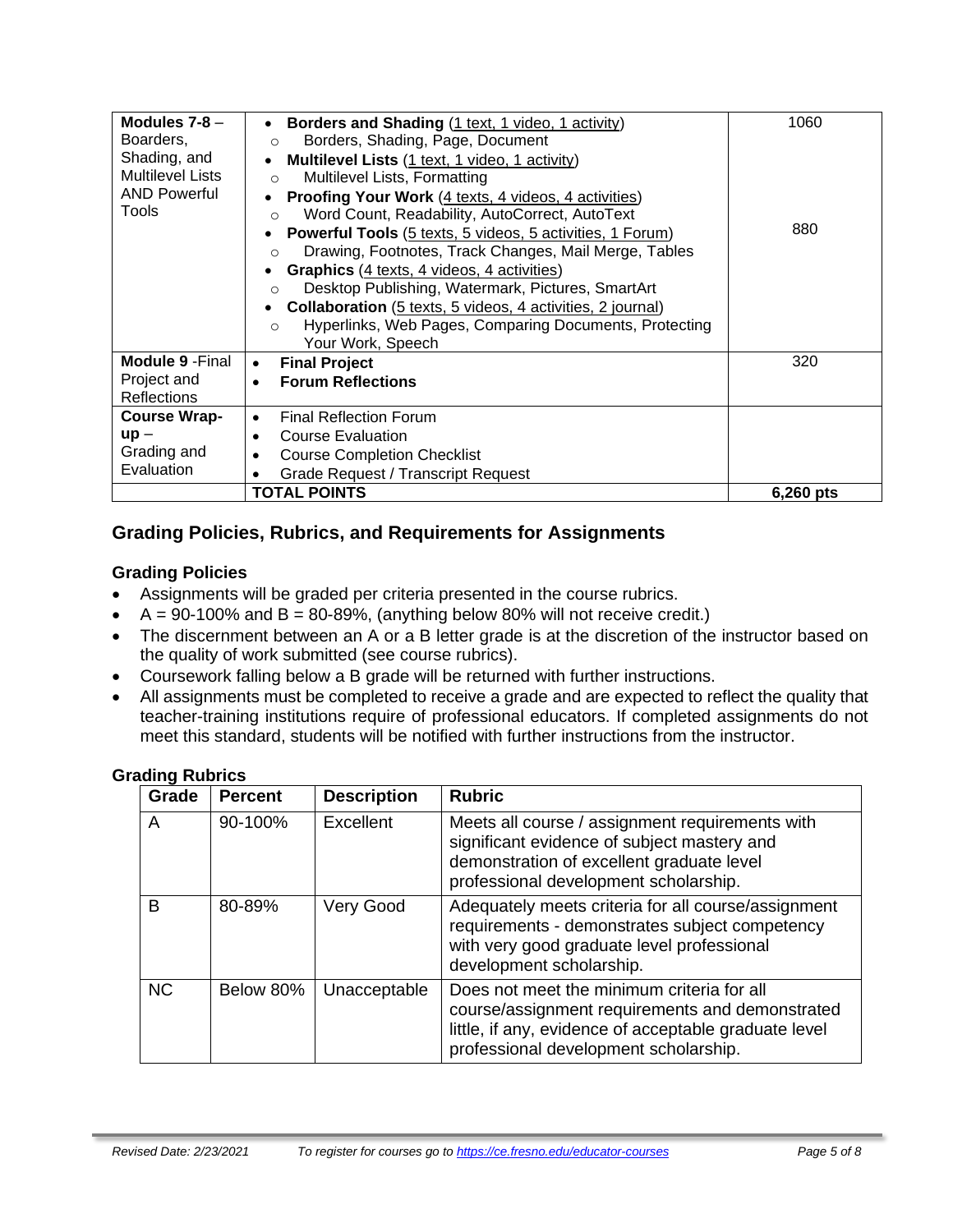#### **Writing Requirements**

- **Superior:** Writing is clear, succinct, and reflects graduate level expectations. Clearly addresses all parts of the writing task. Maintains a consistent point of view and organizational structure. Includes relevant facts, details, and explanations.
- **Standard:** Writing is acceptable with very few mistakes in grammar and spelling. Addresses most parts of the writing task. Maintains a mostly consistent point of view and organizational structure. Includes mostly relevant facts, details, and explanations.
- **Sub-standard:** Writing contains noticeable mistakes in grammar and spelling. Does not address all parts of the writing task. Lacks a consistent point of view and organizational structure. May include marginally relevant facts, details, and explanations.

#### **Lesson Plan Requirements**

- **Superior:** Instructional goals and objectives clearly stated. Instructional strategies appropriate for learning outcome(s). Method for assessing student learning and evaluating instruction is clearly delineated and authentic. All materials necessary for student and teacher to complete lesson clearly listed.
- **Standard:** Instructional goals and objectives are stated but are not easy to understand. Some instructional strategies are appropriate for learning outcome(s). Method for assessing student learning and evaluating instruction is present. Most materials necessary for student and teacher to complete lesson are listed.
- **Sub-standard:** Instructional goals and objectives are not stated. Learners cannot tell what is expected of them. Instructional strategies are missing or strategies used are inappropriate. Method for assessing student learning and evaluating instruction is missing. Materials necessary for student and teacher to complete lesson are missing.

# **Instructor/Student Contact Information**

Throughout the course participants will be communicating with the instructor and their classmates on a regular basis using asynchronous discussion forums. Students are provided with instructor contact information in the event they want to make email or phone contact. In addition, students are encouraged to email or phone the instructor at any time. Students will also receive feedback on the required assignments as they are submitted.

# **Forums**

Participation is an important expectation of this course and all online courses. Online discussions promote reflection and analysis while allowing students to appreciate and evaluate positions that others express. While students may not be engaging with the same students throughout this course, they will be expected to offer comments, questions, and replies to the discussion question whenever possible. The faculty role in the discussion forum is that of an observer and facilitator.

# **Coursework Hours**

Based on the Carnegie Unit standard, a unit of graduate credit measures academic credit based on the number of hours the student is engaged in learning. This includes all time spent on the course: reading the textbook, watching videos, listening to audio lessons, researching topics, writing papers, creating projects, developing lesson plans, posting to discussion boards, etc. Coursework offered for FPU Continuing Education graduate credit adheres to 45 hours per semester unit for the 900-level courses. Therefore, a student will spend approximately 135 hours on a typical 3-unit course.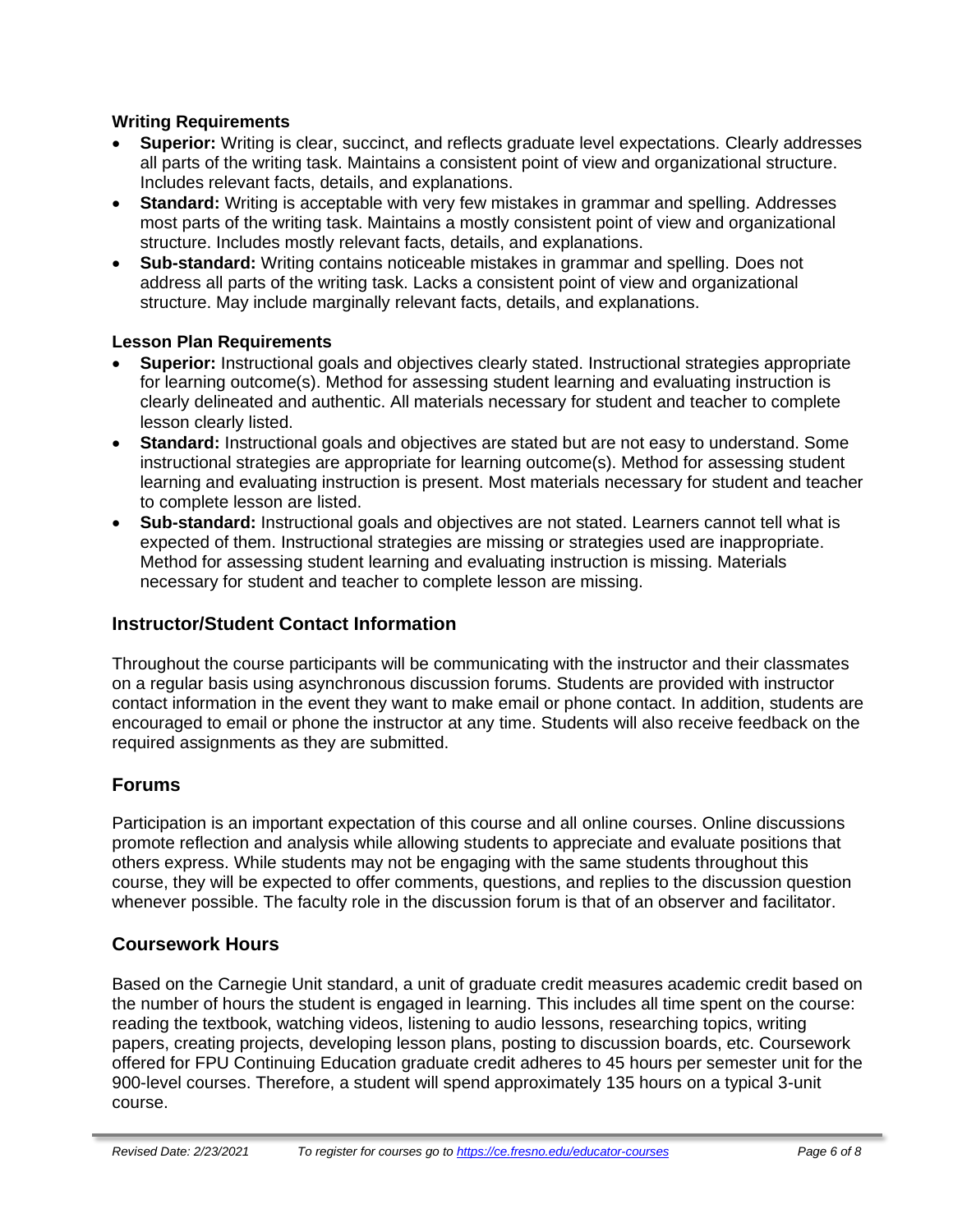# **Services for Students with Disabilities**

Students with disabilities are eligible for reasonable accommodations in their academic work in all classes. In order to receive assistance, the student with a disability must provide the Academic Support Center with documentation, which describes the specific disability. The documentation must be from a qualified professional in the area of the disability (i.e. psychologist, physician or educational diagnostician). Students with disabilities should contact the Academic Support Center to discuss academic and other needs as soon as they are diagnosed with a disability. Once documentation is on file, arrangements for reasonable accommodations can be made. For more information and for downloadable forms, please go to [https://www.fresno.edu/students/academic](https://www.fresno.edu/students/academic-support/services-students-disabilities)[support/services-students-disabilities.](https://www.fresno.edu/students/academic-support/services-students-disabilities)

# **Plagiarism and Academic Honesty**

All people participating in the educational process at Fresno Pacific University are expected to pursue honesty and integrity in all aspects of their academic work. Academic dishonesty, including plagiarism, will be handled per the procedures set forth in the Fresno Pacific University Catalogue <https://www.fresno.edu/students/registrars-office/academic-catalogs>

# **Technology Requirements**

To successfully complete the course requirements, course participants will need Internet access, can send and receive email, know how to manage simple files in a word processing program, and have a basic understanding of the Internet. Please remember that the instructor is not able to offer technical support. If you need technical support, please contact your Internet Service Provider.

**Moodle:** This course will be delivered totally online. Moodle is a learning management system that provides students access to online resources, documents, graded assignments, quizzes, discussion forums, etc. Moodle is easy to learn and has a friendly user interface. To learn more about Moodle, go to [https://docs.moodle.org/33/en/Student\\_FAQ.](https://docs.moodle.org/33/en/Student_FAQ) There are also some student tutorials on the Center for Online Learning website at Fresno Pacific University - [https://col.fresno.edu/student.](https://col.fresno.edu/student)

**Moodle Site Login and Passwords:** Students will need to have internet access to log onto [https://ce-connect.fresno.edu.](https://ce-connect.fresno.edu/) The username and password numbers for Moodle access will be sent to you by the university using the email address you submitted at the time of registration. The instructor will then contact you with a welcome communication. If you need help with your username and password recovery, please contact the Continuing Education office at (800) 372- 5505 or (559) 453-2000 during regular office hours - Mon-Fri 8:00 am to 5:00 pm. or email them at [prof.dev@fresno.edu.](mailto:prof.dev@fresno.edu)

**Getting Help with Moodle:** If you need help with Moodle, please contact the Center for Online Learning (COL), by telephone or the website. Help by phone (559) 453-3460 is available Mon-Thurs 8:00 am to 8:00 pm and on Fridays from 8:00 am to 5:00 pm, or by filling out a "Request Services" form at [https://col.fresno.edu/contact/request-services.](https://col.fresno.edu/contact/request-services) Please identify that you are with the "School = Continuing Education".